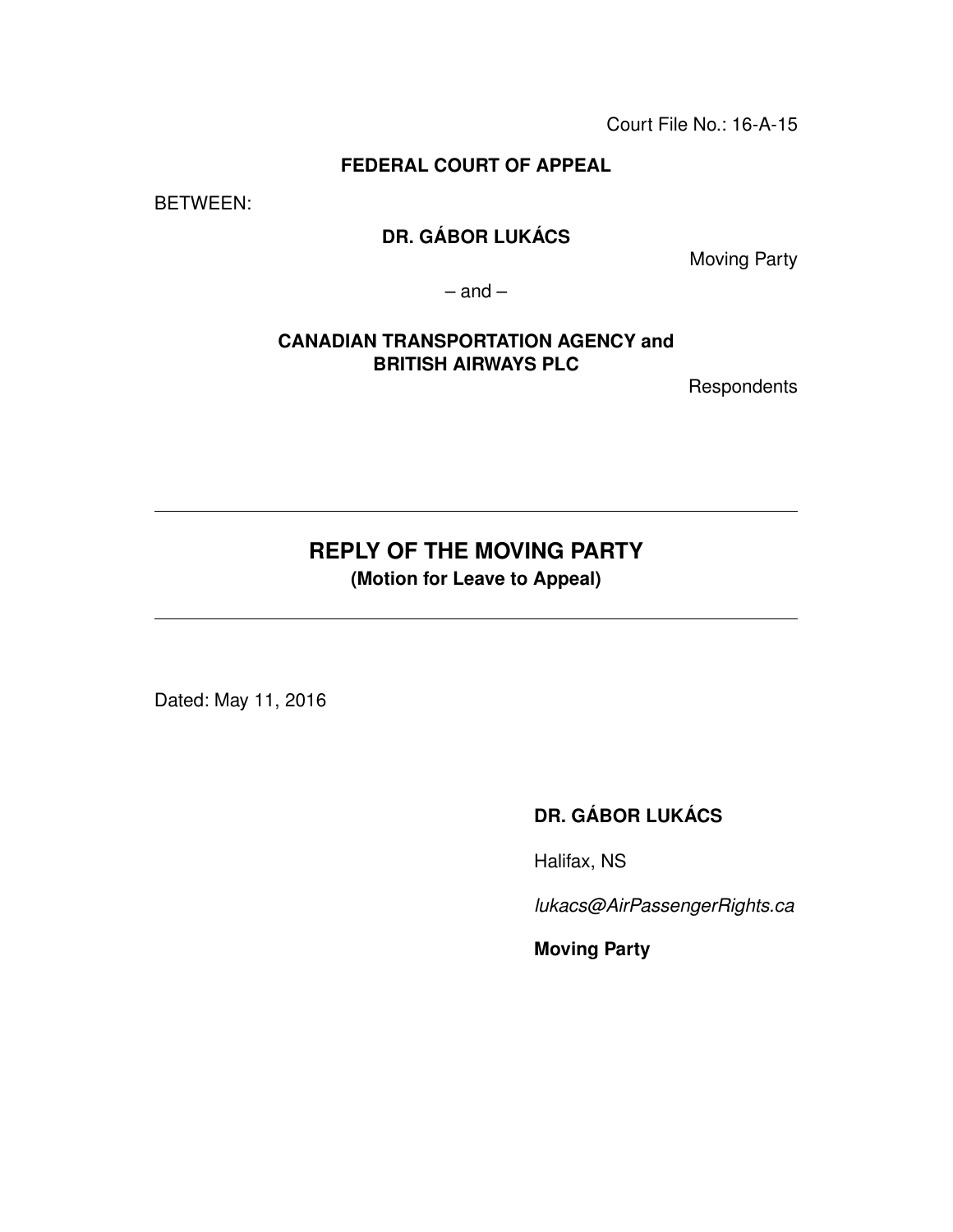TO: **CANADIAN TRANSPORTATION AGENCY** 15 Eddy Street Gatineau, Quebec J8X 4B3

#### **Allan Matte**

Tel: (819) 994 2226 Fax: (819) 953 9269

**Solicitor for the Respondent, Canadian Transportation Agency**

AND TO: **PATERSON MACDOUGALL LLP** 1 Queen Street East Suite 900 Toronto, ON M5C 2W5

#### **Carol McCall**

Tel: (416) 643 3309 Fax: (416) 366 3743

**Counsel for the Respondent, British Airways Plc**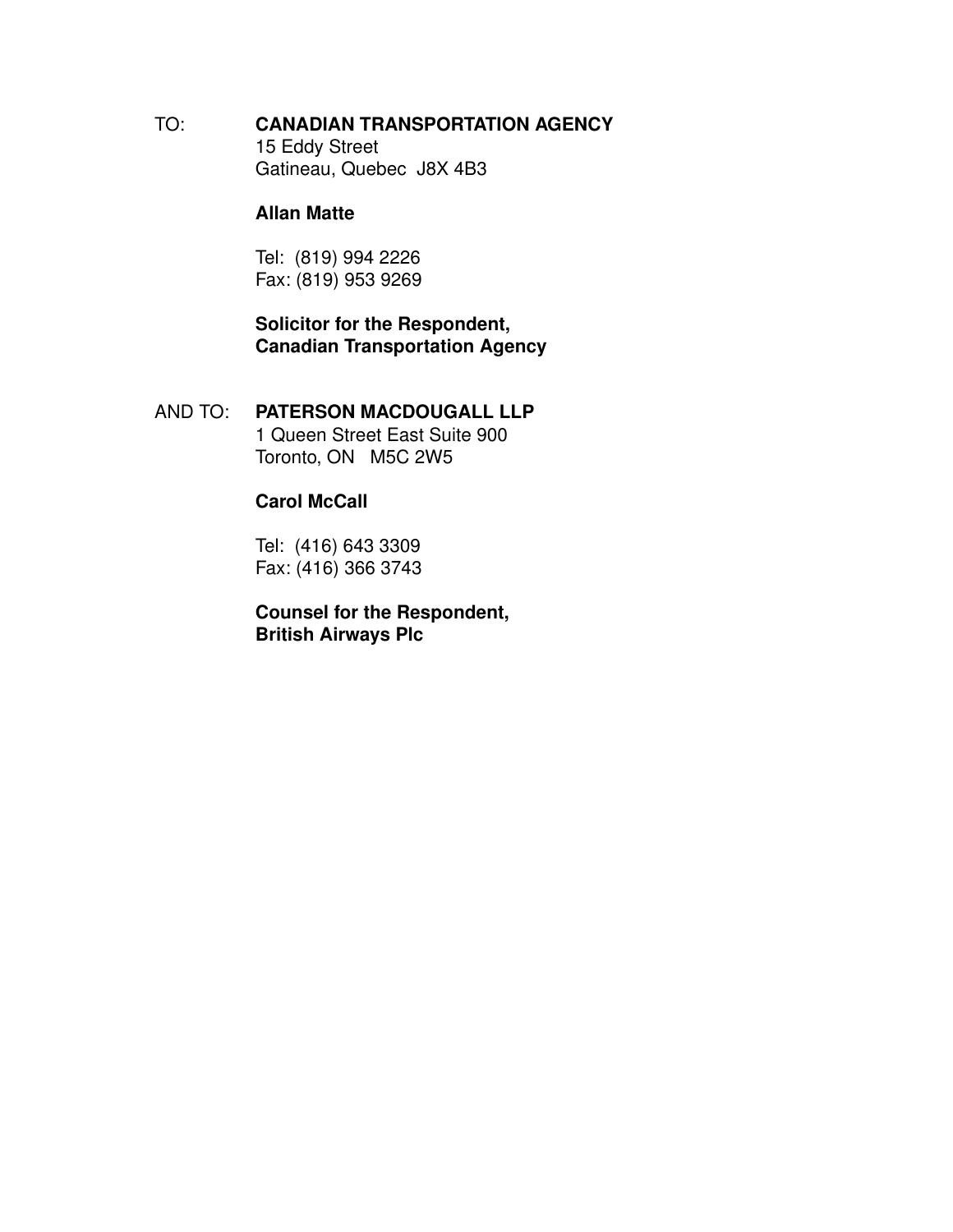#### **FEDERAL COURT OF APPEAL**

BETWEEN:

## **DR. GÁBOR LUKÁCS**

Moving Party

**1**

 $-$  and  $-$ 

#### **CANADIAN TRANSPORTATION AGENCY and BRITISH AIRWAYS PLC**

**Respondents** 

#### **REPLY OF THE MOVING PARTY**

- 1. British Airways conflates in its submissions several separate matters:
- (a) the Agency's order with respect to British Airways' tariff rule on denied boarding compensation on flights from Canada to the EU;

**Decision No. 201-C-A-2014, para. 14 Moving Party Rec'd, Tab 3, p. 11**

- (b) British Airways' International Tariff Rule 87(B)(3)(B), governing denied boarding compensation on flights from Canada to the EU;
- (c) the Agency's order with respect to British Airways' tariff rule on denied boarding compensation on flights from the EU to Canada (the **"Redetermination Decision"**); and **Decision No. 49-C-A-2016, para. 18 Moving Party Rec'd, Tab 5, p. 31**
- (d) the Agency's decision on whether British Airways' new International Tariff Rule 87(B)(3)(C), governing denied boarding compensation on flights from the EU to Canada, complies with the Redetermination Decision.

**Decision No. 91-C-A-2016 Moving Party Rec'd, Tab 1, p. 1**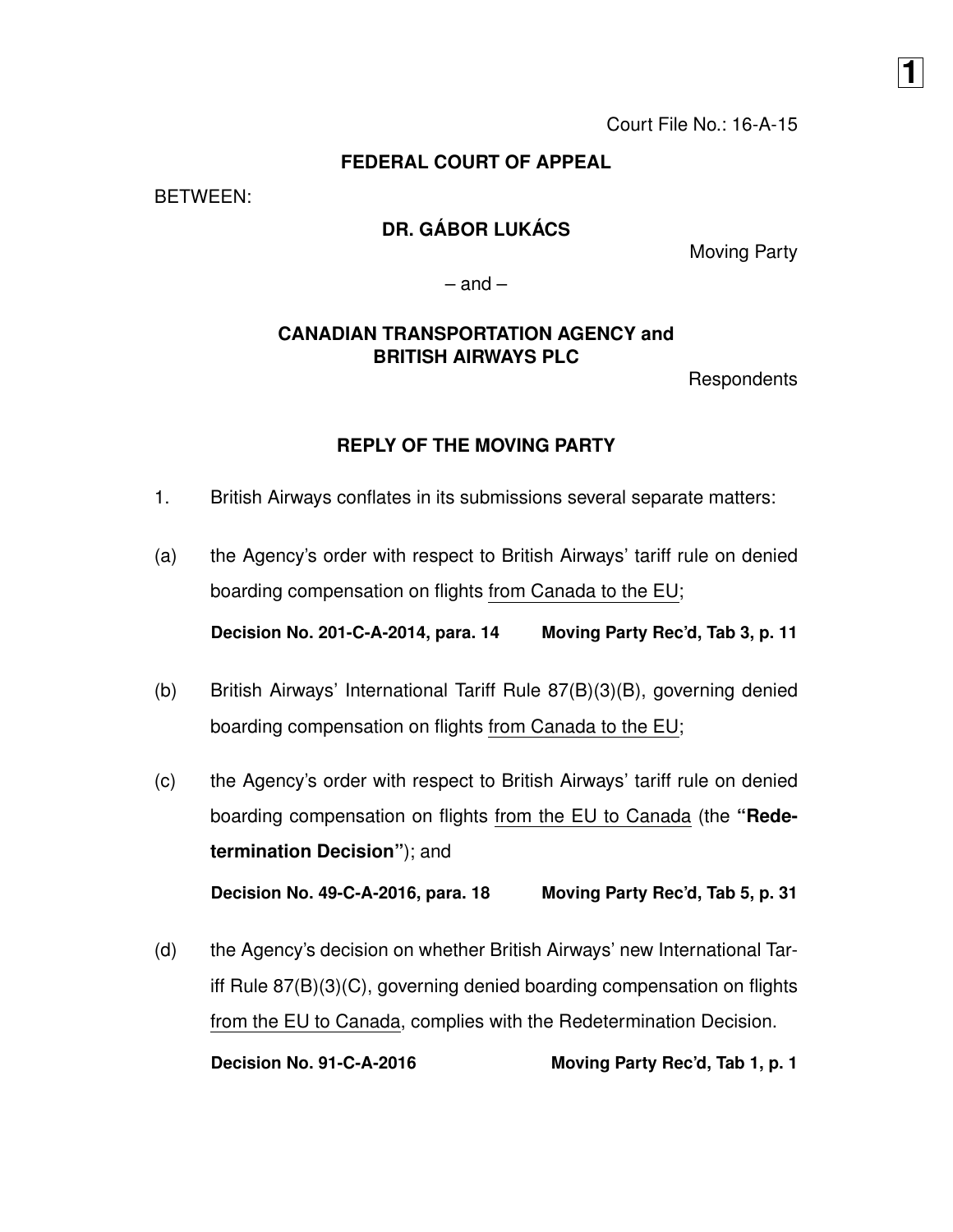2. The matter before this Honourable Court is confined to item (d): should Lukács be granted leave to appeal Decision No. 91-C-A-2016 of the Agency (the **"Impugned Decision"**)?

3. British Airways' submissions at paragraph 13, to the effect that Lukács did not challenge the revised International Tariff Rule 87(B)(3)(B) on a previous appeal, are irrelevant to the Impugned Decision and are misguided. First, Rule 87(B)(3)(B) concerns item (b), that is, flights from Canada to the EU, while the proposed appeal stems from the newly added Rule 87(B)(3)(C), governing flights from the EU to Canada. Second, a tariff revision of an airline in and on its own cannot be appealed to this Honourable Court. Only a decision or order of the Agency, purporting to find the revision to be compliant, can be appealed. It is for this reason that Lukács is seeking leave to appeal the Impugned Decision.

#### **A. PROCEDURAL FAIRNESS**

4. The primary ground for the proposed appeal is that the Agency made the Impugned Decision based on ex-parte communications of British Airways, and contrary to both the Agency's own rules of procedure and the principle of *audi alteram partem*. This proposed ground is addressed only at paragraphs 21 and 33 of British Airways' memorandum.

### **(i) Paragraph 21: "standard practice"**

5. British Airways argues that submitting a proposed tariff wording to the Agency ex-parte, without providing a copy to the opposing party, is a "standard practice" and that it is "not a step that involves submissions by complainants." There are several difficulties with the position of British Airways: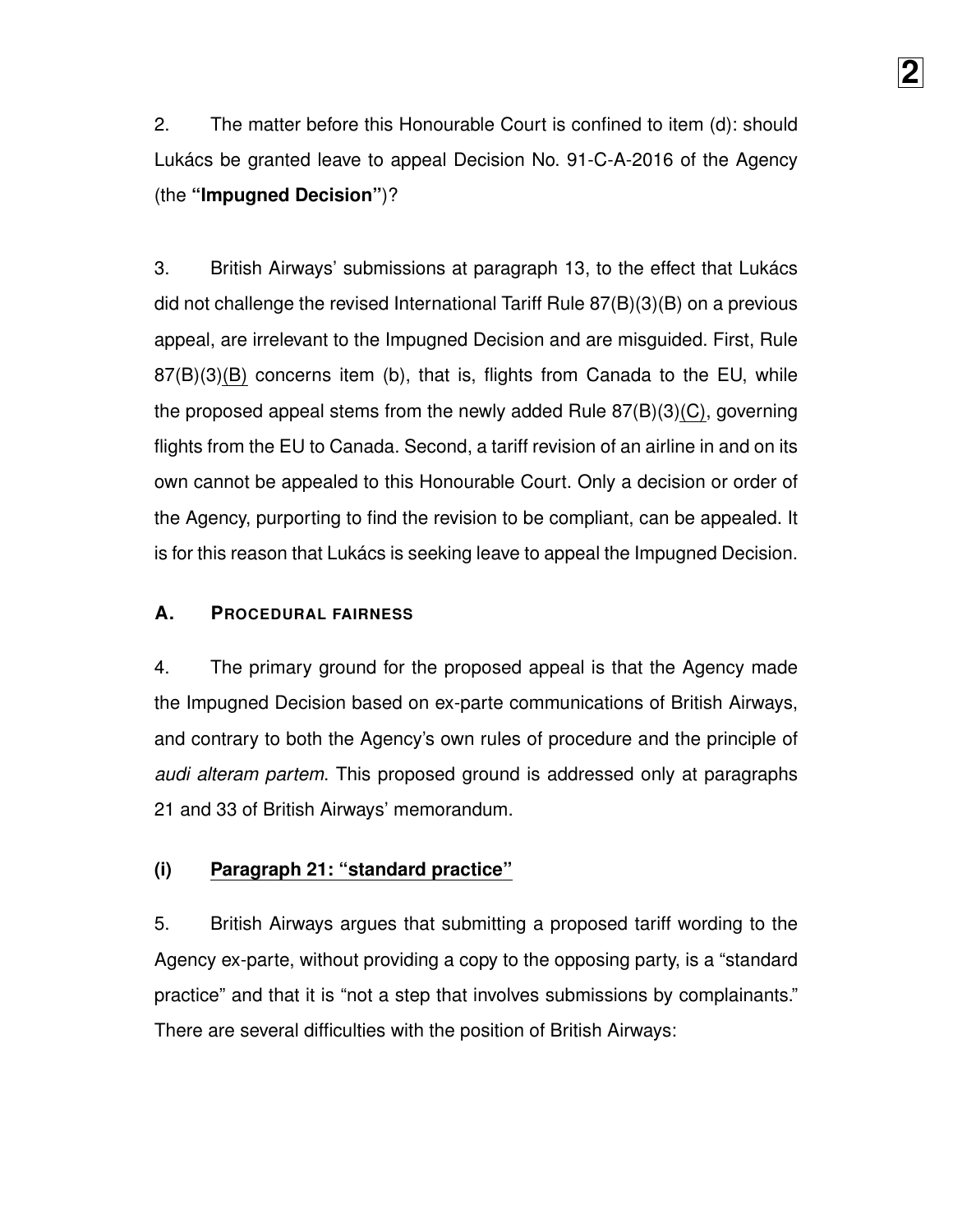(a) Exhibit "D" to the Lukács Affidavit, cited by British Airways as the basis for its argument, is not evidence for the alleged fact that ex-parte communications are a "standard practice."

**3**

- (b) In the cases cited by British Airways, the Agency received submissions from both parties, and it did not issue any decisions purporting to confirm compliance based on ex-parte submissions.
- (c) The past unfair practices of the Agency, if they exist, do not justify continuing the same practice—two wrongs do not make a right.
- (d) If receiving ex-parte submissions are a "standard practice" at the Agency and not merely an isolated incident, then this provides further support to the need for the appellate intervention of this Honourable Court by way of putting an end to this impermissible practice, which undermines public confidence in the Agency and its impartiality.

### **(ii) Paragraph 33: "full opportunity to provide extensive submission"**

6. British Airways' statement that Lukács "had full opportunity to provide extensive submissions [...] prior to Decision No. 49-C-A-2016 and Decision No. 91-C-A-20166" is at best misleading, and is an attempt to sidestep the issue:

- (a) Lukács does not seek leave to appeal Decision No. 49-C-A-2016 (the "Redetermination Decision"), and is content with it.
- (b) Decision No. 91-C-A-2016 (the "Impugned Decision"), which Lukács seeks leave to appeal, dealt with a new question, namely, whether British Airways complied with the Redetermination Decision. This question arose on or around March 9, 2016, when British Airways ex-parte submitted to the Agency its proposed tariff amendments.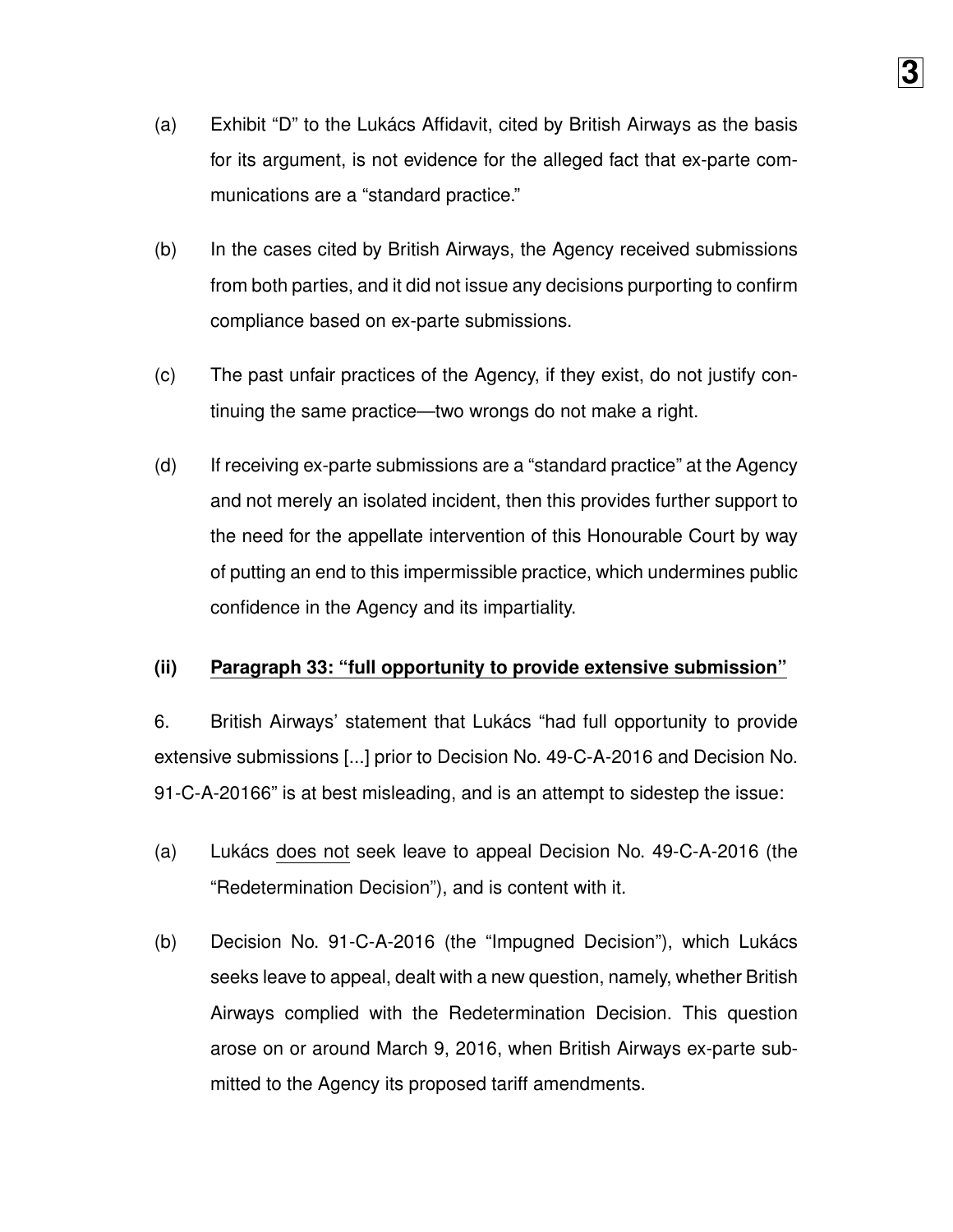(c) Lukács had no opportunity to make submissions about the question of compliance because British Airways and the Agency concealed their communications from him. These ex-parte communications were disclosed to Lukács only on March 24, 2016, one day after the Impugned Decision was rendered.

**4**

### **B. REASONABLENESS OF THE IMPUGNED DECISION**

7. The second ground for the proposed appeal is that the Impugned Decision is unreasonable. British Airways addressed this issue in paragraphs 30-32 of its memorandum.

#### **(i) Paragraph 30: the Agency's order in the Redetermination Decision**

8. British Airways' submissions at paragraph 30 are an attempt to create a strawman. As the record shows, Lukács never suggested that the airline was required to "include Regulation (EC) 261/2004 in its entirety" into its tariff. Indeed, *Regulation (EC) 261/2004* contains a number of provisions unrelated to denied boarding compensation, which are obviously not required to be included.

9. Instead, Lukács submits that in the Redetermination Decision, the Agency ordered British Airways to mimic the denied boarding compensation regime of Air Canada, "including the incorporation by reference of Regulation (EC) 261/2004." Therefore, British Airways was required to amend its tariff by including the obligation to pay denied boarding compensation on flights from the EU to Canada in accordance with *Regulation (EC) 261/2004* the same way as Air Canada did. Alas, British Airways did something entirely different.

*Lukács v. British Airways***, Decision No. 49-C-A-2016, para. 18 Moving Party Rec'd, Tab 5, p. 31 Lukács Affidavit, Exhibit "A" Tab 7A, p. 43**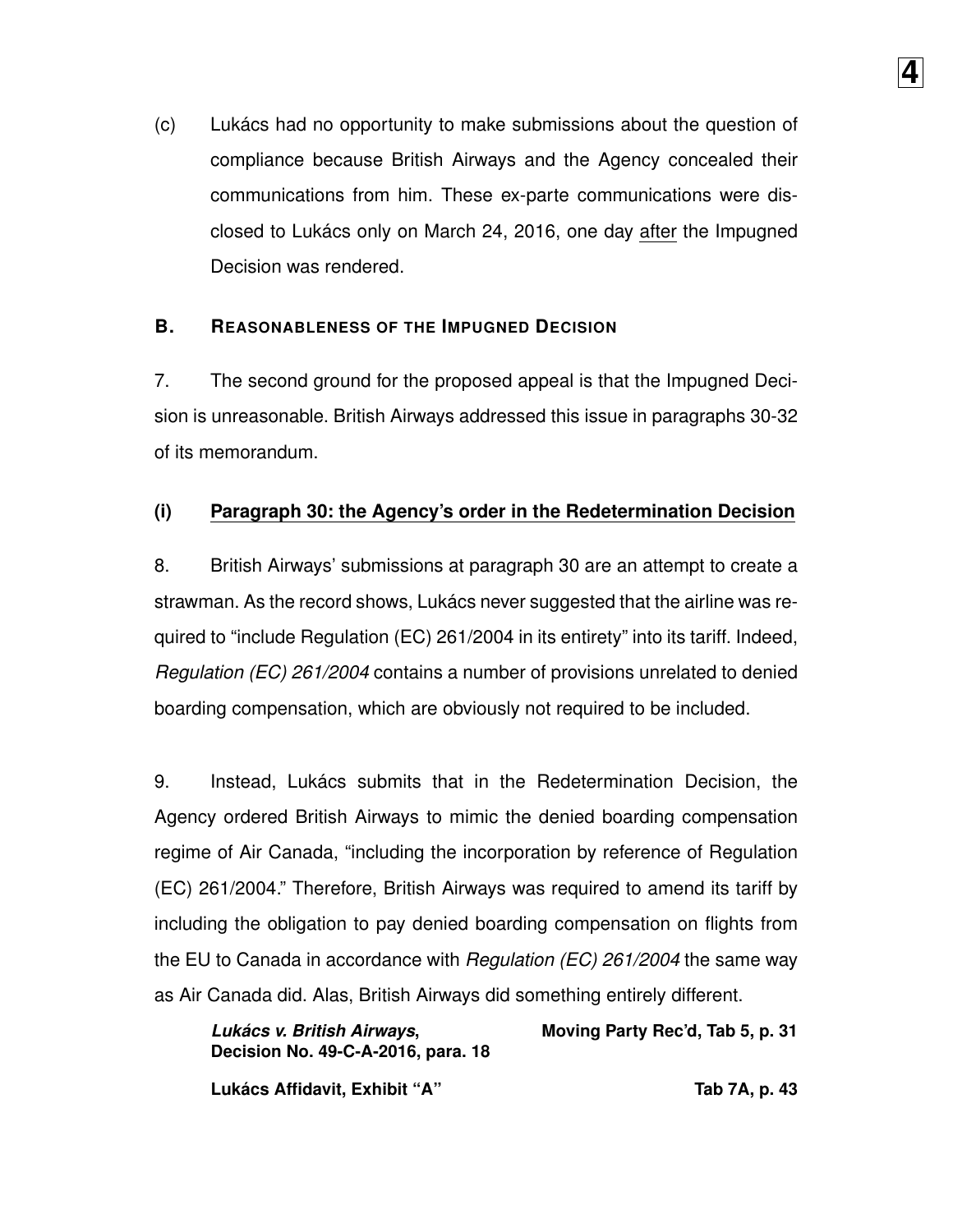#### **(ii) Paragraph 31: collateral attack on the Redetermination Decision**

10. British Airways' submissions that its Proposed Rule 87(B)(3)(C) is allegedly better than what the Agency ordered British Airways to do are an impermissible collateral attack on the order of the Agency in the Redetermination Decision, which British Airways chose not to appeal, and with respect to which it withdrew the request for reconsideration.

### **Lukács Affidavit, Exhibit "B" Moving Party Rec'd, Tab 7B, p. 47**

11. These submissions are also misguided in that Air Canada's tariff rule, which British Airways was required to mimic, incorporates *Regulation (EC) 261/2004* by reference, but British Airways provided no authority to suggest that Air Canada's tariff rule is lacking clarity or is not enforceable in Canada.

#### **Lukács Affidavit, Exhibit "A" Tab 7A, p. 43**

#### **(iii) Paragraph 32: "clear, reasonable and enforceable in Canada"**

12. British Airways' submissions that its Proposed Rule 87(B)(3)(C) is "clear, reasonable and enforceable in Canada" misstates and sidesteps the narrow issue that was before the Agency in the Impugned Decision, namely:

Does the wording proposed by British Airways dealing with denied boarding compensation for flights from the European Union to Canada comply with Decision No. 49-C-A-2016?

[Emphasis added.]

**Decision No. 91-C-A-2016 Moving Party Rec'd, Tab 1, p. 1**

13. It is this question that the Agency answered unreasonably, because Rule 87(B)(3)(C) makes no reference to *Regulation (EC) 261/2004* and does not mimic Air Canada's denied boarding compensation policy for flights from the EU to Canada, contrary to the order in Decision No. 49-C-A-2016.